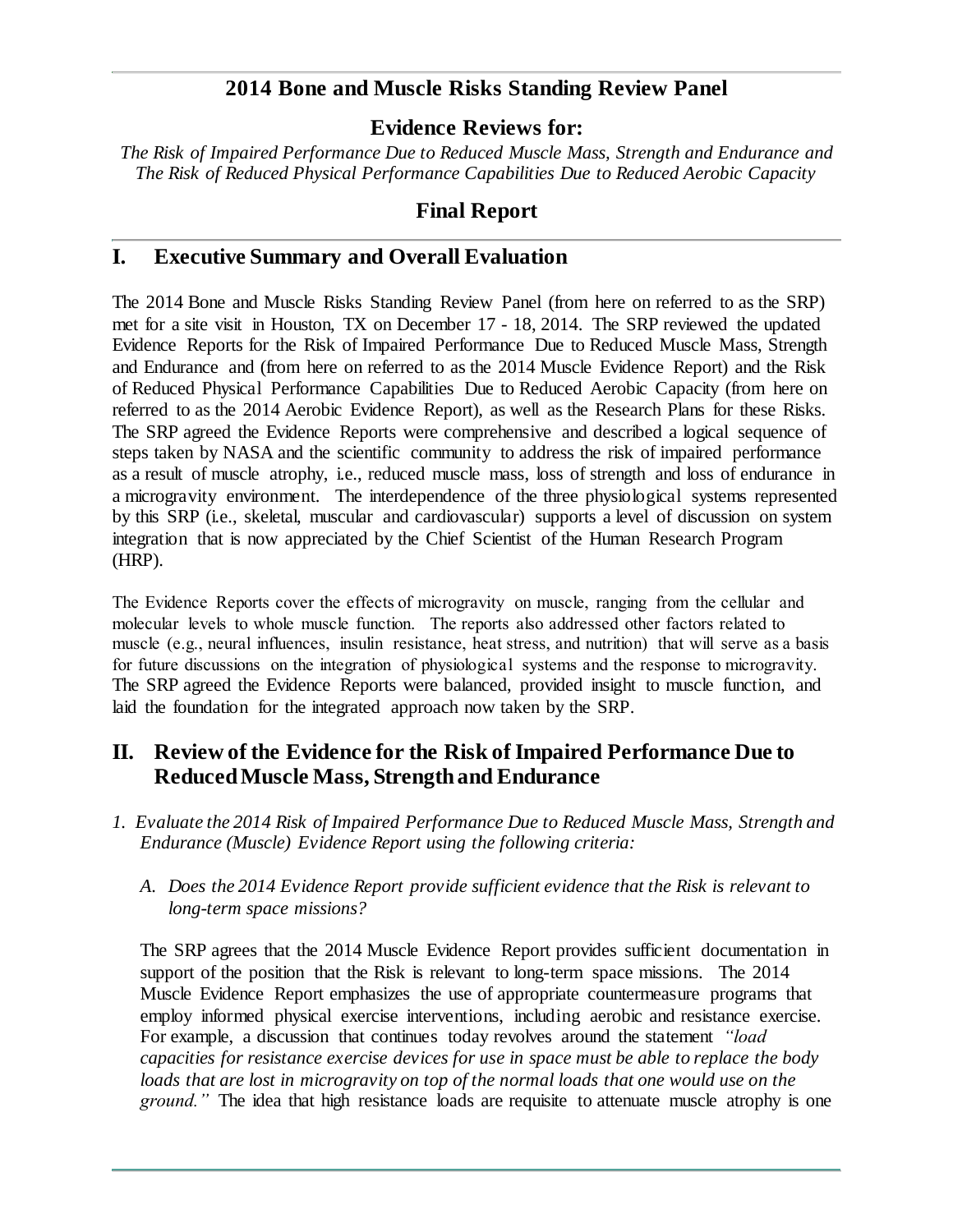currently supported by the SRP. Noted in the 2014 Muscle Evidence Report, however, and a current serious challenge to the use of optimal exercise equipment on the International Space Station (ISS) is the lack of availability of current hardware on the ISS for use in the exercise interventions. The 2014 Muscle Evidence Report states, and the SRP agrees, that this situation will have a very negative impact on the maintenance of crew health and physical fitness on the ISS. While the evidence is clear and strongly supports the use of exercise countermeasures the 2014 Muscle Evidence Report also states *"access to the crew members during both short and long-term missions to study the efficacy of the proposed countermeasures has been limited."* This remains a challenge today.

Additionally, the 2014 Muscle Evidence Report states *"to comprehensively assess this risk, i.e., muscle atrophy, we must fully define mission-specific functional tasks and develop countermeasures to address those task demands."* This remains a major concern of the SRP, i.e., defining specific task demands.

## *B. Are the Risk Title and Statement properly stated in the current version of the HRP Integrated Research Plan (IRP)?\**

The SRP thinks the Risk Title in the current version of the IRP is appropriate. The SRP thinks the wording of the Risk Title in the current version of the IRP is appropriate, but the new wording presented at the meeting (page 4 of the Muscle presentation) was not.

## *C. Is the text of the Risk Context provided in the HRP IRP clear?*

The SRP suggests rewording the Risk Content to (suggested edits in bold and strikethrough): There is a growing body of research evidence that indicates skeletal muscles, particularly muscles of the lower limb, undergo atrophy and structural and metabolic alterations during spaceflight. However, the associations between in-flight exercise, muscle changes, and performance levels are not well understood. Efforts should be made to understand the current status of **pre-flight,** in-flight**,** and post-flight exercise performance capability and what goals/target areas for protection are needed for the in-flight exercise program. Preflight data are critical and should be included where possible to be more informative.

### *D. Does the evidence base make the case for the knowledge-type gaps presented?*

Yes. The section of the 2014 Muscle Evidence Report on Human Ground-Based Evidence presents an excellent overview of the various models, such as bed rest, not only addressing the common element of a rapid loss and reduced but continued decrements in muscle volume in microgravity, but also the psychological adjustments that exacerbate physiological stressors. Additionally, the nutritional factors, such as nutritional inadequacies/less energy intake, that influence decreases in muscle mass were discussed. Women seem to lose muscle volume at a slightly faster rate than men, but the data on this potentially important sex difference are rather sparse.

Finally, the 2014 Muscle Evidence Report outlines several content-related areas that should be considered when discussing muscle function and the challenges in microgravity to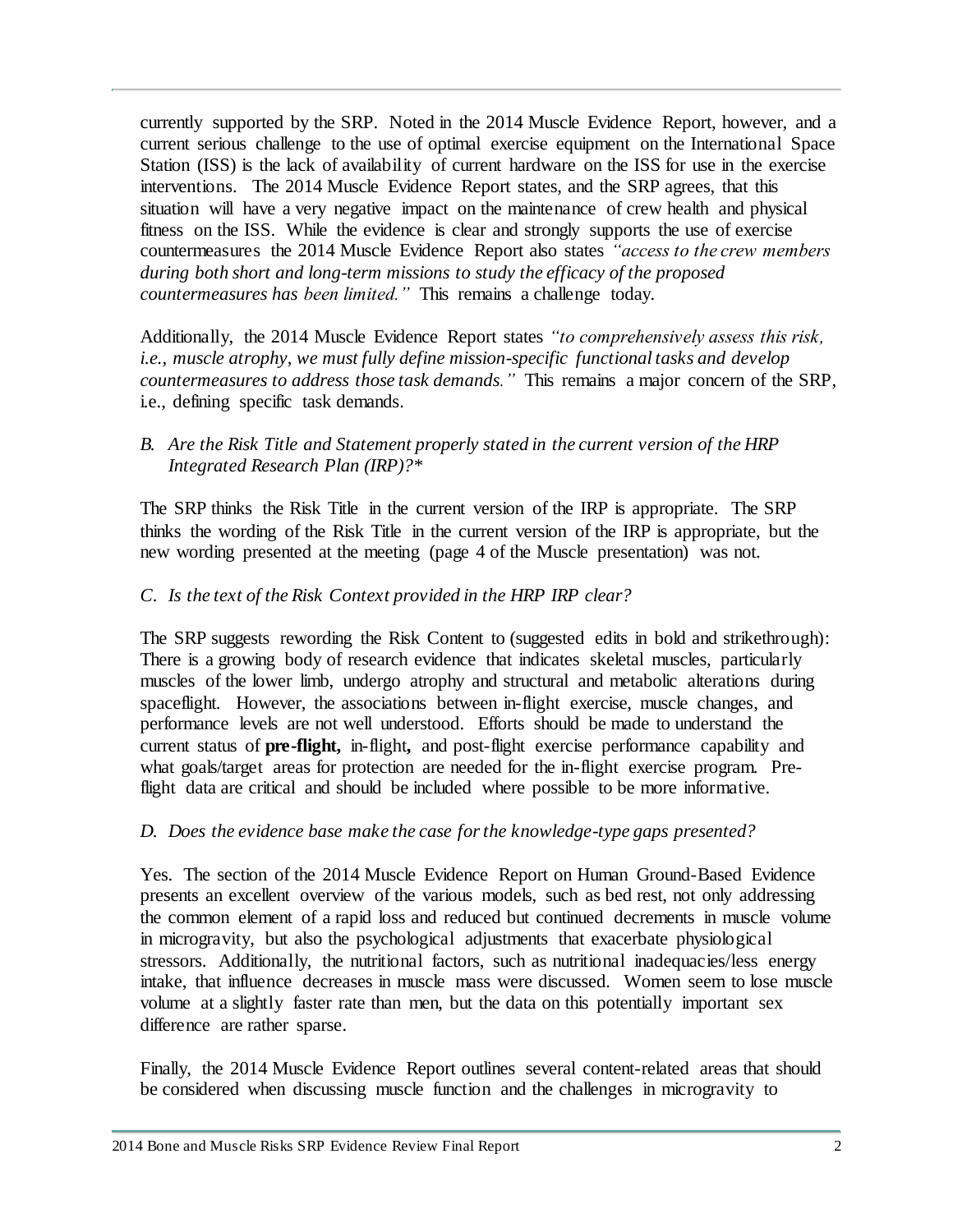maintain muscle mass and muscle strength. Neural influences, muscle protein synthesis, changes in muscle fibers and enzyme activity, insulin resistance and heat stress/thermoregulation are all discussed and summarized along with a discussion of appropriate human and animal models for use as surrogate models for the human experience in space.

*E. Are there any additional knowledge-type gaps that should be considered for this specific Risk?*

The SRP does not think there are any additional knowledge-type gaps that should be considered at this time.

*F. Does the Evidence Report address relevant interactions between this Risk and others in the HRP IRP?*

The 2014 Muscle Evidence Report does address relevant interactions between the Muscle Risk and others in the HRP IRP. The muscle response to microgravity was studied in detail with respect to fiber types (muscle quality), motor unit function, morphology, size, and mechanical output (e.g., power production), but more summary statements were needed "along the way." There is no integration of muscle function with either bone or the central nervous system. The newly formed emphasis on integration of information, while still a challenge to the HRP, is strongly supported by the SRP.

*G. Are the qualifications of the author(s) appropriate for identifying the evidence base necessary to characterize the given Risk?*

Yes, the team of authors is knowledgeable and qualified.

*H. Is there information from other HRP disciplines that need to be included in the 2014 Evidence Report?*

The SRP does not think additional information from other HRP disciplines is needed at this time. The 2014 Muscle Evidence Report covers a great deal of information and does review related areas in Section B.

I. *Is the breadth of the cited literature sufficient?*

Yes, the 2014 Muscle Evidence Report cites all relevant studies/literature published over the past four to five decades providing an excellent review on the effect of microgravity on skeletal muscle from the level of molecules and cells to the level of whole muscle and its' ability to perform tasks requisite to successful missions in space.

*J. What is the overall quality and readability of the 2014 Evidence Report?*

The overall quality and readability of the 2014 Muscle Evidence Report is good. Organization of the 2014 Muscle Evidence Report indicates strong progress in developing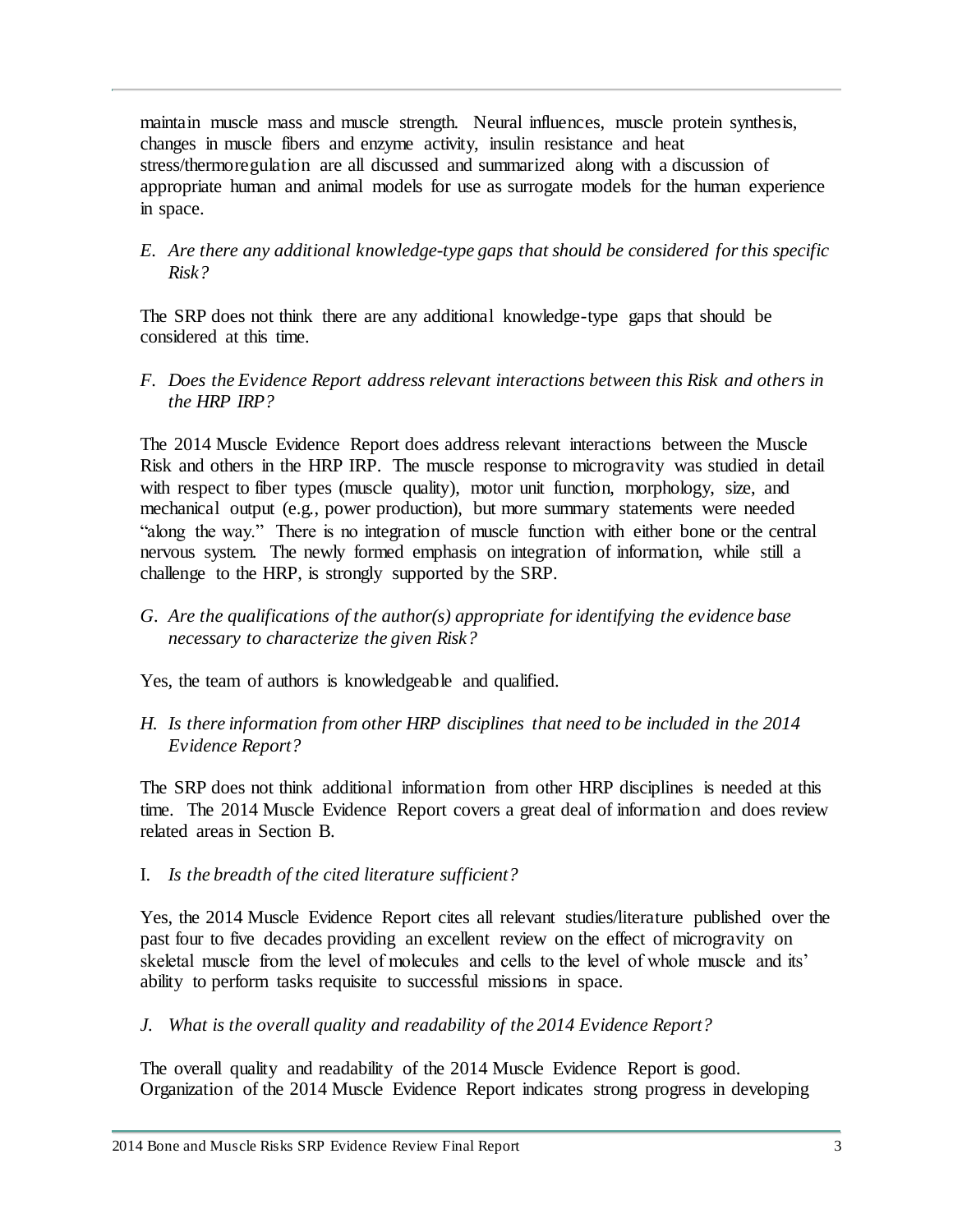questions informed by actual data, albeit limited, from the Mercury to the Apollo Programs, Skylab and subsequently the Space Shuttle program and the ISS. New technologies were created to study muscle response to microgravity and selected exercise countermeasures.

*2. Provide comments on any important issues that are not covered by the criteria in #1 above.*

The 2014 Muscle Evidence Report is comprehensive and reasonably complete. Indeed, the 2014 Muscle Evidence Report may well serve as a basis for the SRP's continued discussion regarding the integration of evidence produced by all SRPs and the generation of the next level of hypotheses needed to study the integration of physiological systems in response to the challenges of microgravity.

# **III. Review of the Evidence for the Risk of Reduced Physical Performance Capabilities Due to Reduced Aerobic Capacity**

- *1. Evaluate the 2014 Risk of Reduced Physical Performance Capabilities Due to Reduced Aerobic Capacity (Aerobic) Evidence Report using the following criteria:*
	- *A. Does the 2014 Evidence Report provide sufficient evidence that the Risk is relevant to long-term space missions?*

Yes, the SRP thinks the 2014 Aerobic Evidence Report provides sufficient evidence that the Risk is relevant to long-term space missions.

*B. Are the Risk Title and Statement properly stated in the current version of the HRP Integrated Research Plan (IRP)?\**

The Risk Title is appropriate in the current version of the IRP. The SRP suggests rewording the Risk Statement to (suggested edit in bold): Given the condition of reduced aerobic capacity as measured by  $VO<sub>2 max</sub>$ /**peak**, there is a possibility of reduced physical performance.

*C. Is the text of the Risk Context provided in the HRP IRP clear?*

The SRP suggests rewording the Risk Content to (suggested edits in bold and strikethrough): Astronauts' physical performance during a mission, including activity in microgravity and fractional gravity, is critical to mission success. Setting minimum fitness standards *VO<sup>2</sup> standards (ml/kg***)** and measuring whether crew can maintain these standards will document the effectiveness of maintenance regimens.

*D. Does the evidence base make the case for the knowledge-type gaps presented?*

The SRP thinks the evidence base in the 2014 Aerobic Evidence Report makes the case for the knowledge-type gaps presented.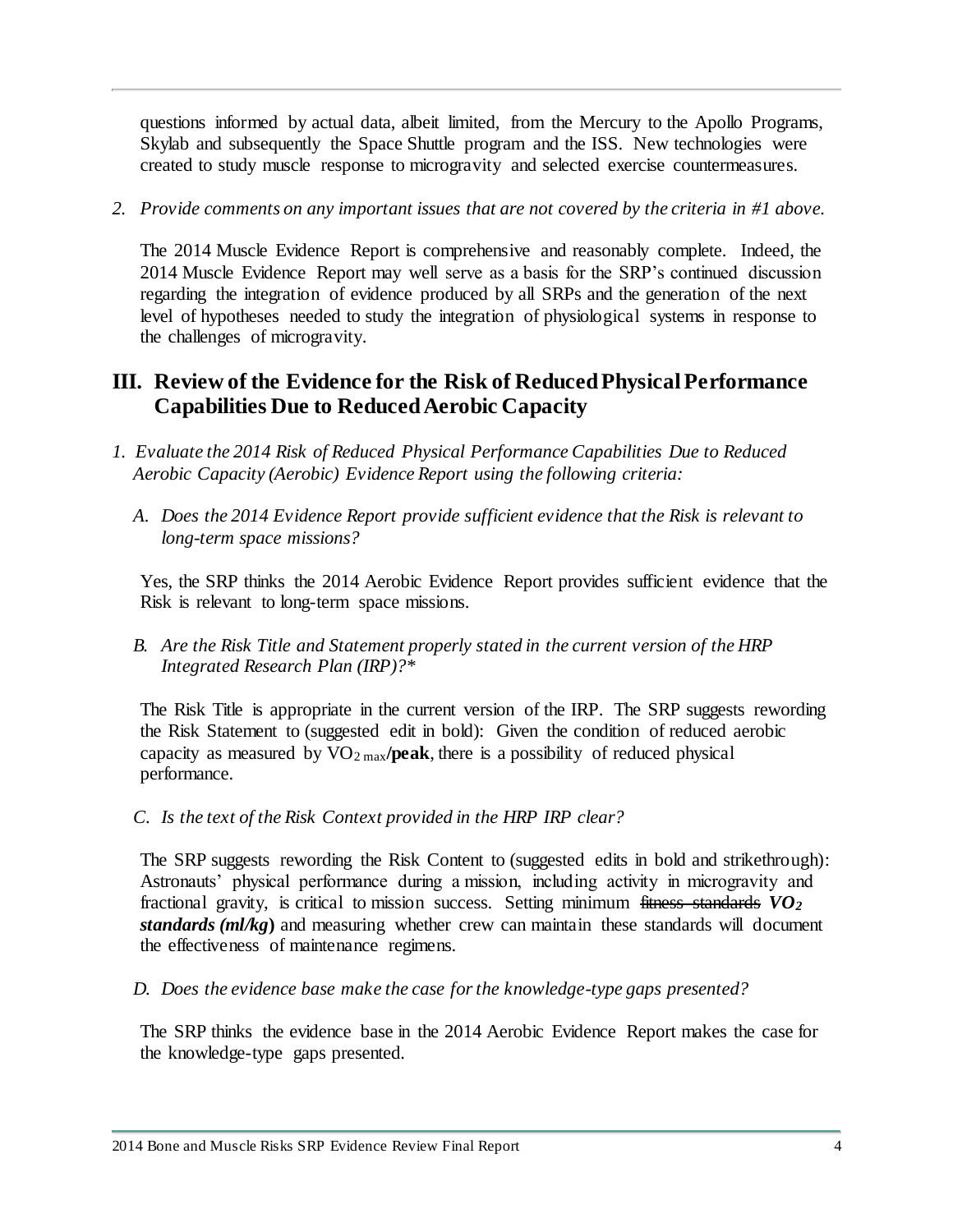*E. Are there any additional knowledge-type gaps that should be considered for this specific Risk?*

The SRP does not think there are any additional knowledge-type gaps that should be considered at this time.

*F. Does the Evidence Report address relevant interactions between this Risk and others in the HRP IRP?*

The SRP thinks the 2014 Aerobic Evidence Report addresses relevant interactions, but this could be improved as mentioned by the Integration Panel discussion.

*G. Are the qualifications of the author(s) appropriate for identifying the evidence base necessary to characterize the given Risk?*

Yes, the team of authors is knowledgeable and qualified.

*H. Is there information from other HRP disciplines that need to be included in the 2014 Evidence Report?*

The SRP does not think additional information from other HRP disciplines is needed at this time.

*I. Is the breadth of the cited literature sufficient?*

The SRP thinks the breadth of the cited literature in the 2014 Aerobic Evidence Report is sufficient.

*J. What is the overall quality and readability of the 2014 Evidence Report?*

The overall quality and readability of the 2014 Aerobic Evidence Report is good.

*2. Provide comments on any important issues that are not covered by the criteria in #1 above.*

The SRP has no additional comments at this time.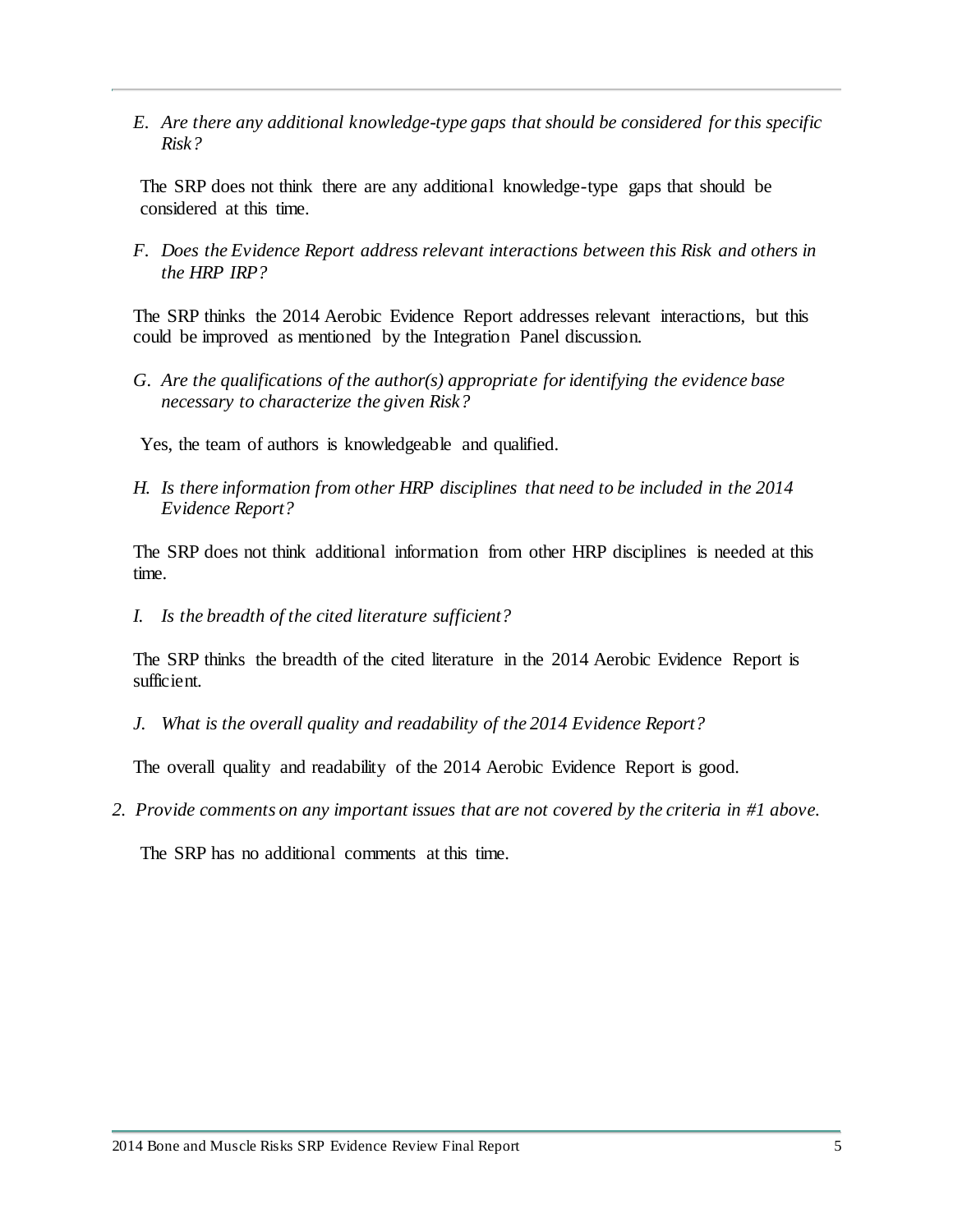# **IV.2014 Bone and Muscle Risks SRP Evidence Review: Statement of Task for the Risk of Impaired Performance Due to Reduced Muscle Mass, Strength and Endurance (Muscle) and the Risk of Reduced Physical Performance Capabilities Due to Reduced Aerobic Capacity (Aerobic)**

In 2008, the Institute of Medicine (IOM) reviewed NASA's Human Research Program (HRP) Evidence Books that describe the Risks that were identified in NASA's Human Research Program Requirements Document (PRD). The 2014 Evidence Reports for the Risk of Impaired Performance Due to Reduced Muscle Mass, Strength and Endurance (Muscle) and the Risk of Reduced Physical Performance Capabilities Due to Reduced Aerobic Capacity (Aerobic) have not been reviewed since the last IOM review and there have been significant changes to the evidence base for the Risks.

The 2014 Bone and Muscle Risks Standing Review Panel (SRP) is chartered by the Human Research Program (HRP) Chief Scientist to review the Evidence Reports for the Muscle and Aerobic Risks. The 2014 Bone and Muscle Risks SRP will evaluate the Evidence Reports and generate a final report of your analyses of the evidence base, including any recommendations on how to improve the current Evidence Report, and submit it to the HRP Chief Scientist. Your report will also be made available on the Human Research Roadmap (HRR) website.

### **The 2014 Bone and Muscle Risks SRP is charged to:**

- 1. Separately evaluate the 2014 Muscle and Aerobic Evidence Reports based on each of the following criteria:
	- A. Does the 2014 Evidence Report provide sufficient evidence that the Risk is relevant to long-term space missions?
	- B. Are the Risk Title and Statement properly stated in the current version of the HRP Integrated Research Plan (IRP)?\*
	- C. Is the text of the Risk Context provided in the HRP IRP clear?\*
	- D. Does the evidence base make the case for the knowledge-type gaps presented?
	- E. Are there any additional knowledge-type gaps that should be considered for this specific Risk?
	- F. Does the Evidence Report address relevant interactions between this Risk and others in the HRP IRP?
	- G. Are the qualifications of the author(s) appropriate for identifying the evidence base necessary to characterize the given Risk?
	- H. Is there information from other HRP disciplines that need to be included in the 2014 Evidence Report?
	- I. Is the breadth of the cited literature sufficient?
	- J. What is the overall quality and readability of the 2014 Evidence Report?
- 2. Provide comments on any important issues that are not covered by the criteria in #1 above.

*\* Please be aware that any suggested changes to the Risk Title, Statement, and Risk Context by the SRP may need to be approved by the Human Systems Risk Board (HSRB). The HSRB has the overall responsibility to implement and maintain a consistent, integrated process for assessing, documenting, and tracking all risks to the human system associated with spaceflight activities (both in flight and post flight).*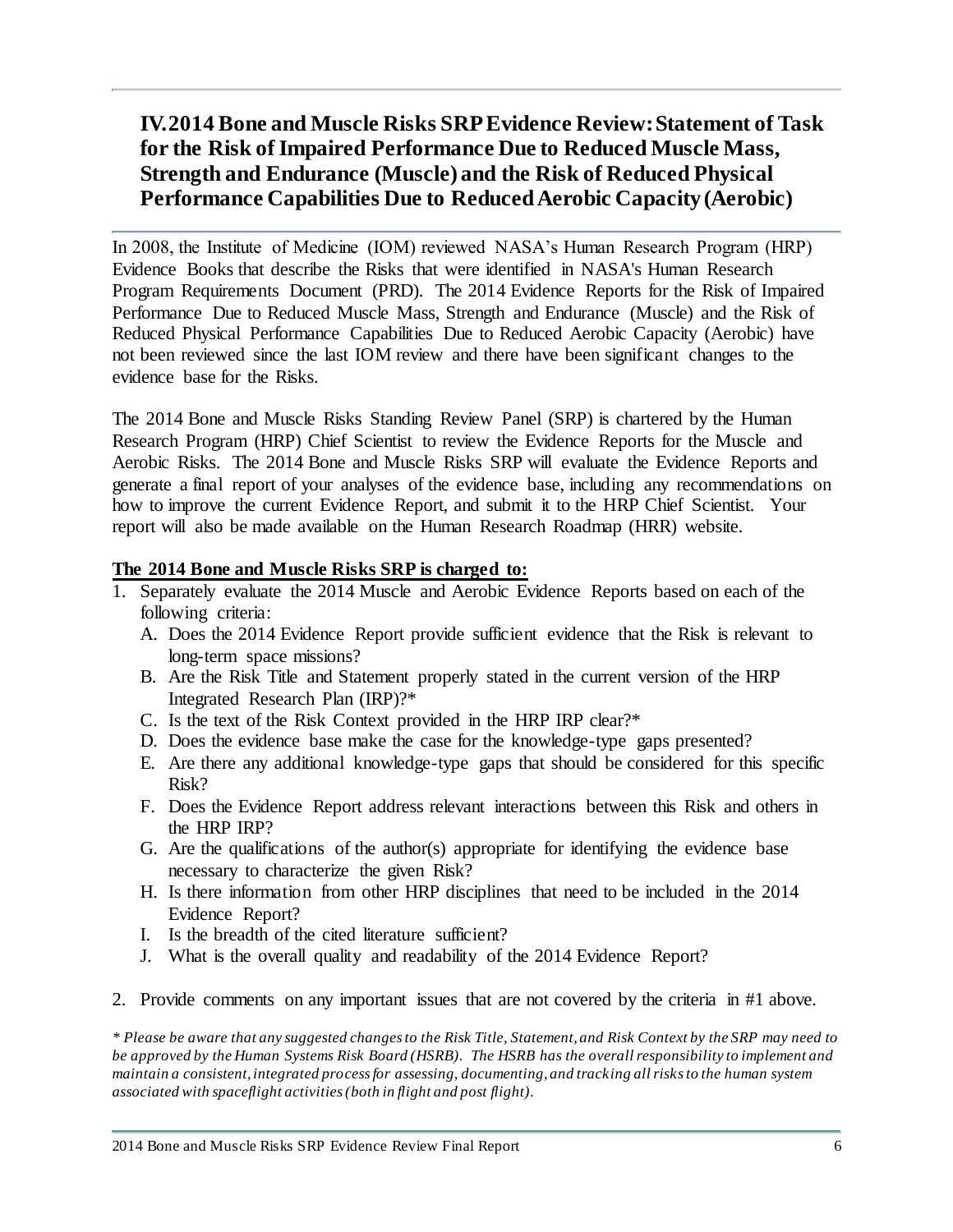#### **Additional information regarding this review:**

- 1. Attend a meeting in Houston, TX on December 17 18, 2014 to discuss the Evidence Report with the Human Health Countermeasures (HHC) Element. At this meeting, prepare a draft report for each risk that addresses each of the evaluation criteria listed in the panel charge (A-J) including any recommendations on how to improve the Evidence Report. Debrief the HRP Chief Scientist and a representative from the HHC Element on the salient points that will be included in the final report and specifically the items in the panel charge.
- 2. Prepare a draft final report for each risk (within one month of the site visit debrief) that contains a detailed evaluation of the Evidence Report specifically addressing items #1 and #2 of the SRP charge. The draft final report will be sent to the HRP Chief Scientist and he will forward it to the appropriate Element for their review. The HHC Element and the HRP Chief Scientist will review the draft final report and identify any misunderstandings or errors of fact and then provide official feedback to the SRP within two weeks of receipt of the draft report. If any misunderstandings or errors of fact are identified, the SRP will be requested to address them and finalize the 2014 SRP Final Report as quickly as possible. The 2014 SRP Final Report will be submitted to the HRP Chief Scientist and copies will be provided to the HHC Element that sponsors the muscle and aerobic disciplines and also made available to the other HRP Elements. The 2014 SRP Final Report will be made available on the HRR website [\(http://humanresearchroadmap.nasa.gov/\).](http://humanresearchroadmap.nasa.gov/)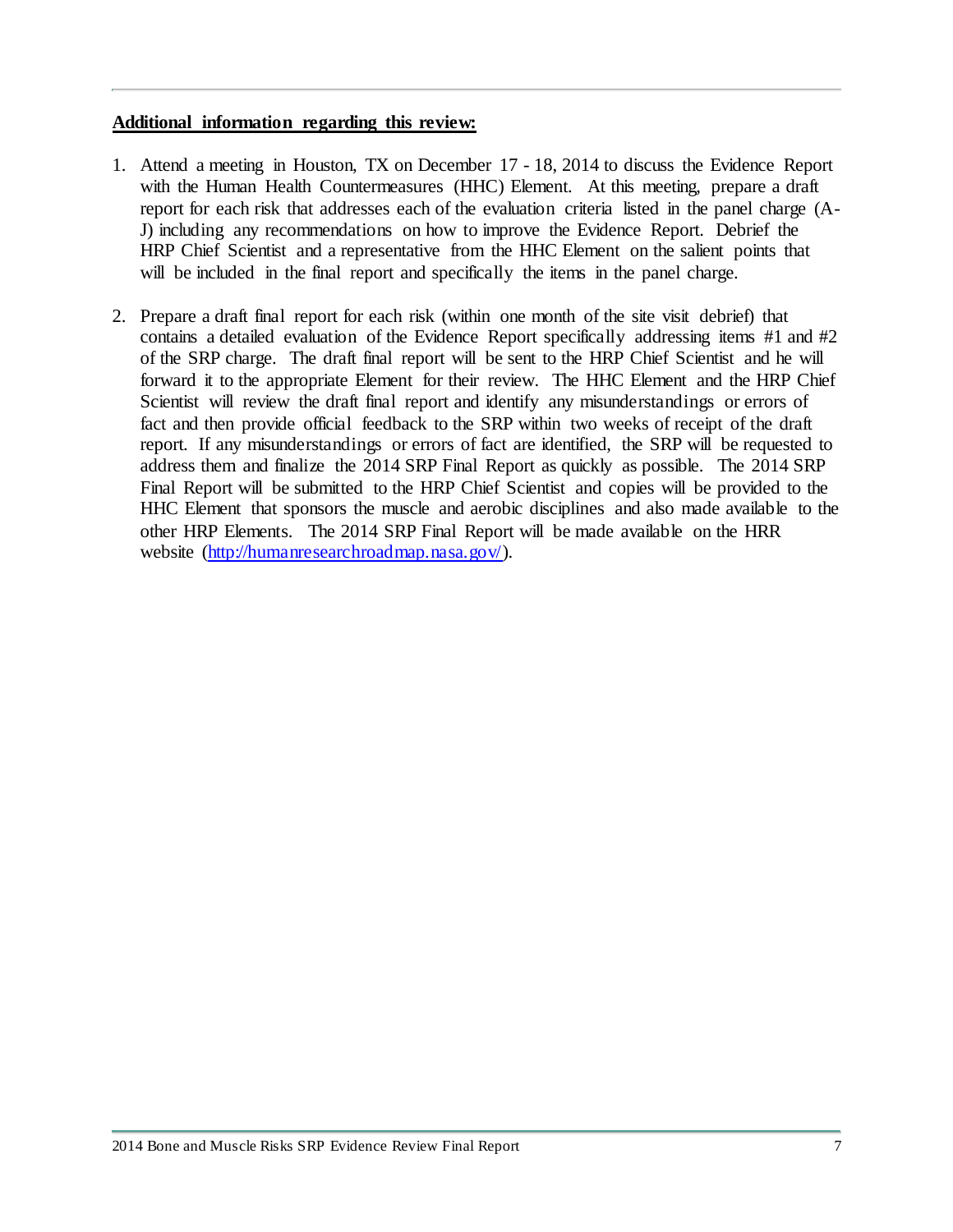### **To clarify, the Risk Statement and Risk Context are defined as follows:**

### **Risk Statement:**

"Given the CONDITION, there is a possibility that a CONSEQUENCE will occur".

Condition: a single phrase briefly describing current key circumstances, situations, etc., that are causing concern, doubt, anxiety, or uncertainty – something that keeps you up at night.

Consequence: a single phrase or sentence that describes the key, negative outcome(s) of the current conditions.

## Notes:

The condition-consequence format provides a more complete picture of the Risk, which is critical during mitigation planning. The condition component focuses on what is currently causing concern. This is something that is true or widely perceived to be true. This component provides information that is useful when determining how to mitigate a Risk.

The consequence component focuses on the intermediate and long-term impact of the risk. Understanding the depth and breadth of the impact is useful in determining how much time, resources, and effort should be allocated to the mitigation effort.

A well-formed Risk Statement usually has only one condition, and has one or more consequences.

## **Risk Context:**

Purpose: provide enough additional information about the Risk to ensure that the original intent of the Risk can be understood by other personnel, particularly after time has passed.

Description: capture additional information regarding the circumstances, events, and interrelationships not described in the Risk Statement.

An effective context captures the what, when, where, how, and why of the Risk by describing the circumstances, contributing factors, and related issues (background and additional information that are NOT in the Risk Statement).